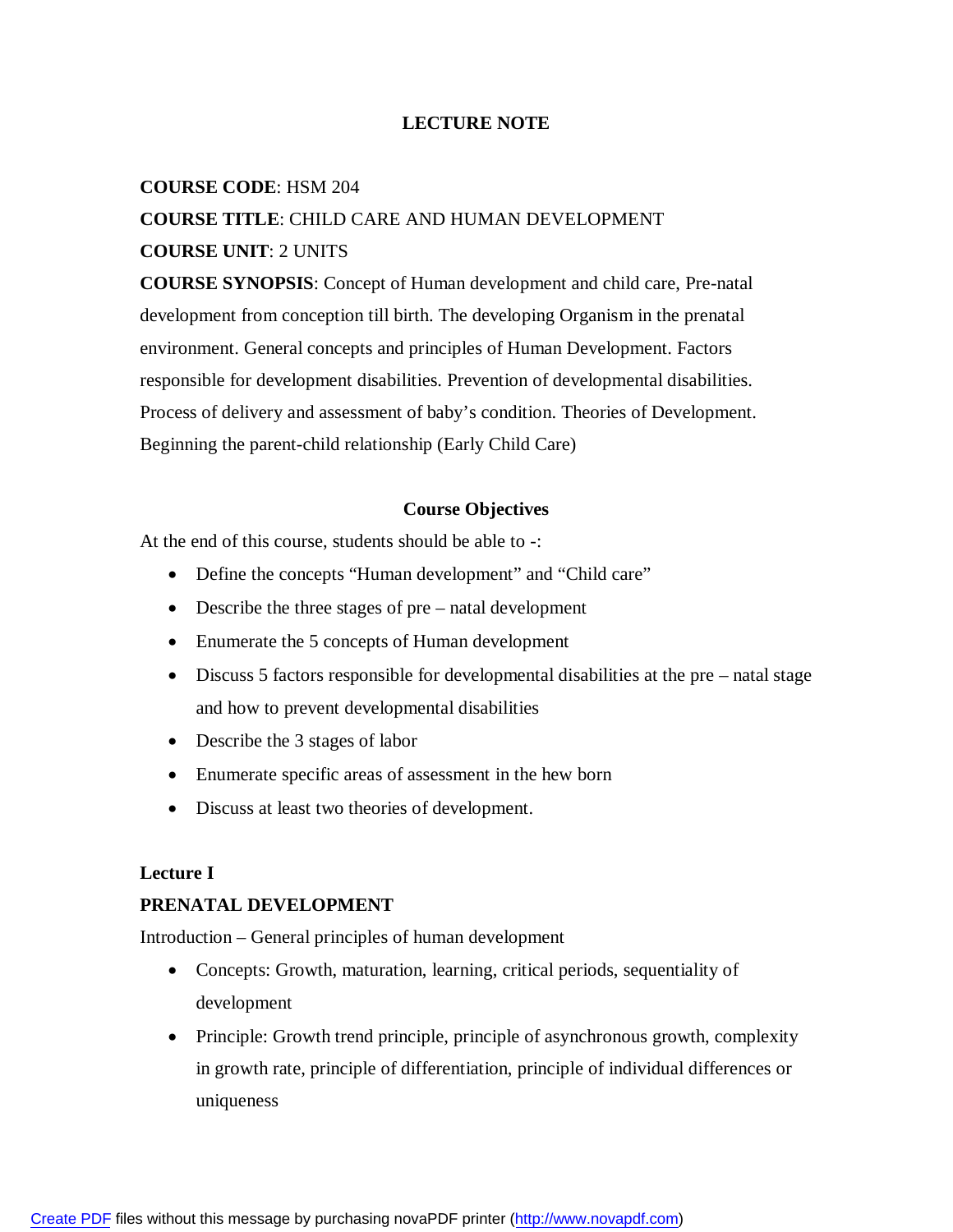#### **Pre–natal development: –** there are 3 stages;

- i. Germinal -: approximately 2 weeks of life from the time of fertilization of the ovum until implantation of the zygote in the uterus
- ii. Embryonic -: lasts from the end of the second week through the eight week of pre natal development
- iii. Fetal: lasts from the beginning of the third prenatal month until birth.

# **Lecture II**

## **THE DEVELOPING ORGANISM IN PRENATAL DEVELOPEMENT**

The developing organism in pre natal Environment:

- $\triangleright$  The fetuses sensory capacities vis–a-vis the motion, vision and sound
- $\triangleright$  Maternal conditions and pre-natal development: e.g. health status of the mother as it affects the fetus
- $\triangleright$  The effects of maternal attitudes and psychological stress
- $\triangleright$  Nutritional influence on pre –natal development. E.g. effect of severe malnutrition on the growing fetus, effect of undernourishment and associated factors
- $\triangleright$  Counseling expectant mothers on the positive effect of balanced diet to the growing fetus
- $\triangleright$  Effect of socio-cultural factors on the development of the fetus.

## **Lecture III**

## **DEVELOPMENTAL DISABILITIES**

Factors responsible for developmental disabilities especially at the pre-natal stage

(Teratogens)

## **Heredity/ biological factors**

- i. Chromosomal problems
- ii. Phenyl ketonuria
- iii. Galactosemia

**Infections**: e.g. – Rubella, Syphilis, other venereal diseases etc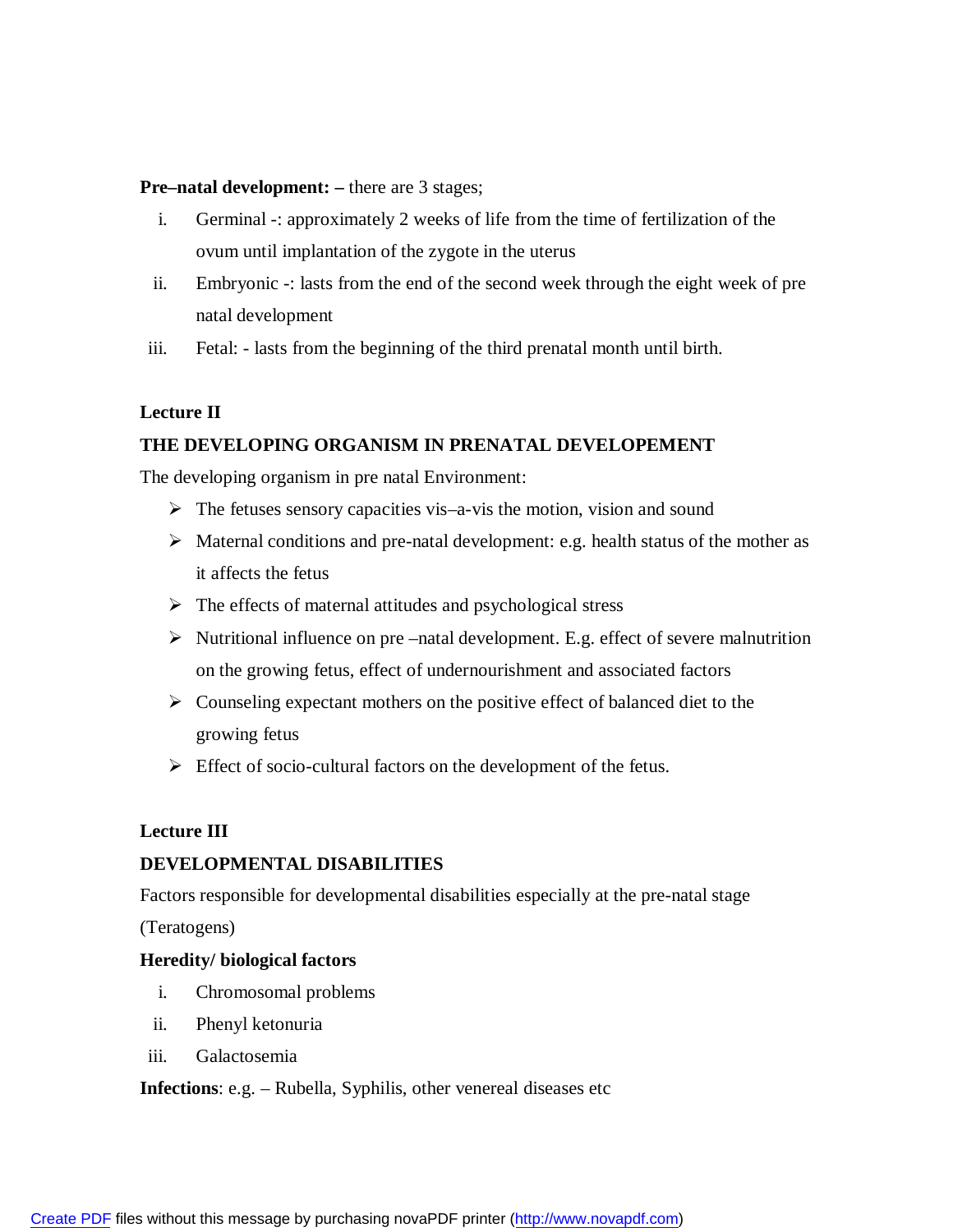**Drugs:** E.g. – non prescription drugs especially within the first 3months of pregnancy; smoking, alcohol etc

**Rhesus** in compatibility

**Excessive** radiation especially within the first 3 months of pregnancy.

## **Prevention of developmental disabilities:**

- i. Generic counseling
- ii. Ensuring adequate nutrition
- iii. Avoidance of un prescribed drugs
- iv. Avoidance of radiation
- v. Prevention of infection by adequate immunizations

# **Lecture IV**

# **BIRTH PROCESS**

Stages of labor

- i.  $1<sup>st</sup> stage – last from 1<sup>st</sup> regular intense contractions of the uterus until cervix is$ fully dilated
- ii.  $2<sup>nd</sup> stage – lasts from full dilatation of the cervix to the delivery of the baby$
- iii.  $3<sup>rd</sup>$  stage – separation of the placenta from the uterine wall with other fetal membranes until these are expelled

Assessment of the baby's viability and condition (Apgar score) that is the physical state and the response to reflexes.

# **Lecture V**

# **THEORIES OF DEVELOPMENT**

Psychodynamic theories – pioneered by Sigmud Freud. Freud's theory emphasizes developmental stages which are biologically determined, but are also influenced by unconscious process.

Basic concepts on personality structure

The id, the ego, the superego

The psychosexual stages of development:

• Oral stage:  $0 - 1$  year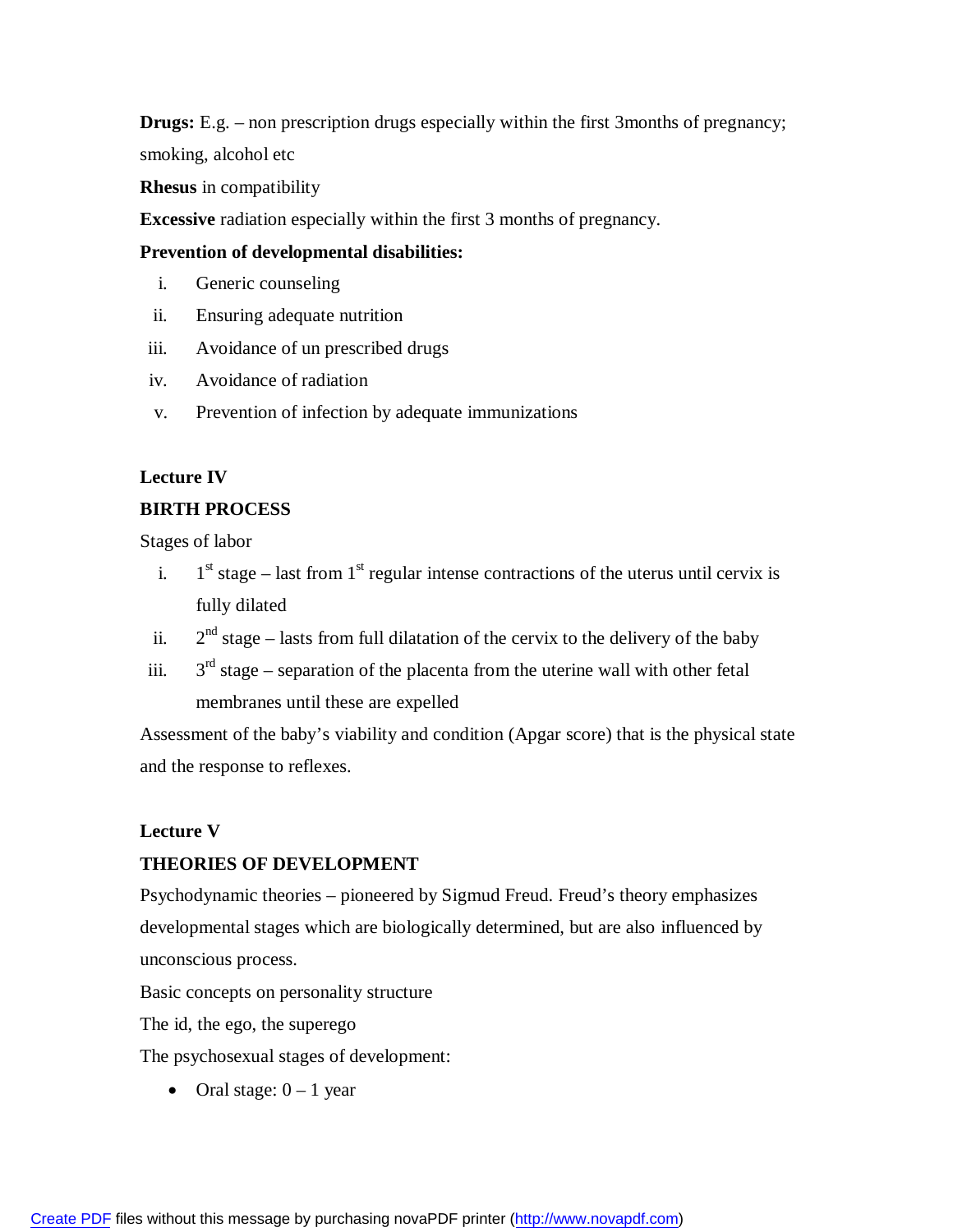- Anal stage:  $1 3$  years
- Phallic stage:  $3 6$  years
- Latency stage:  $6 12$  years

Strength and weakness of psychodynamic theory:

- i. The psychological theory: Postulated by Erikson There are stages Strengths and weakness of psychosocial theory:
- ii. Behavioral and social learning theories. Postulated by Watson. The theories emphasize learning rather than maturation and heredity
- iii. Cognitive theory of development. Jean Piaget was the major scholar in the area of stages of cognitive development. He elaborates on how the intellect develops as the child copes with the environment.

# **Lecture VI**

# **IMMEDIATE PARENT – CHILD RELATIONSHIP (CHILD CARE)**

- i. Early parent infant contact
- ii. Parent response to the baby's arrival
- iii. Institution of breast feeding
- iv. Prevention of infection

## **Assignment**

Seminar presentation on the following topics:

- 1. Cognitive development in early infancy
- 2. Motor development in early infancy
- 3. Biological changes in early infancy
- 4. Health and nutrition in child care